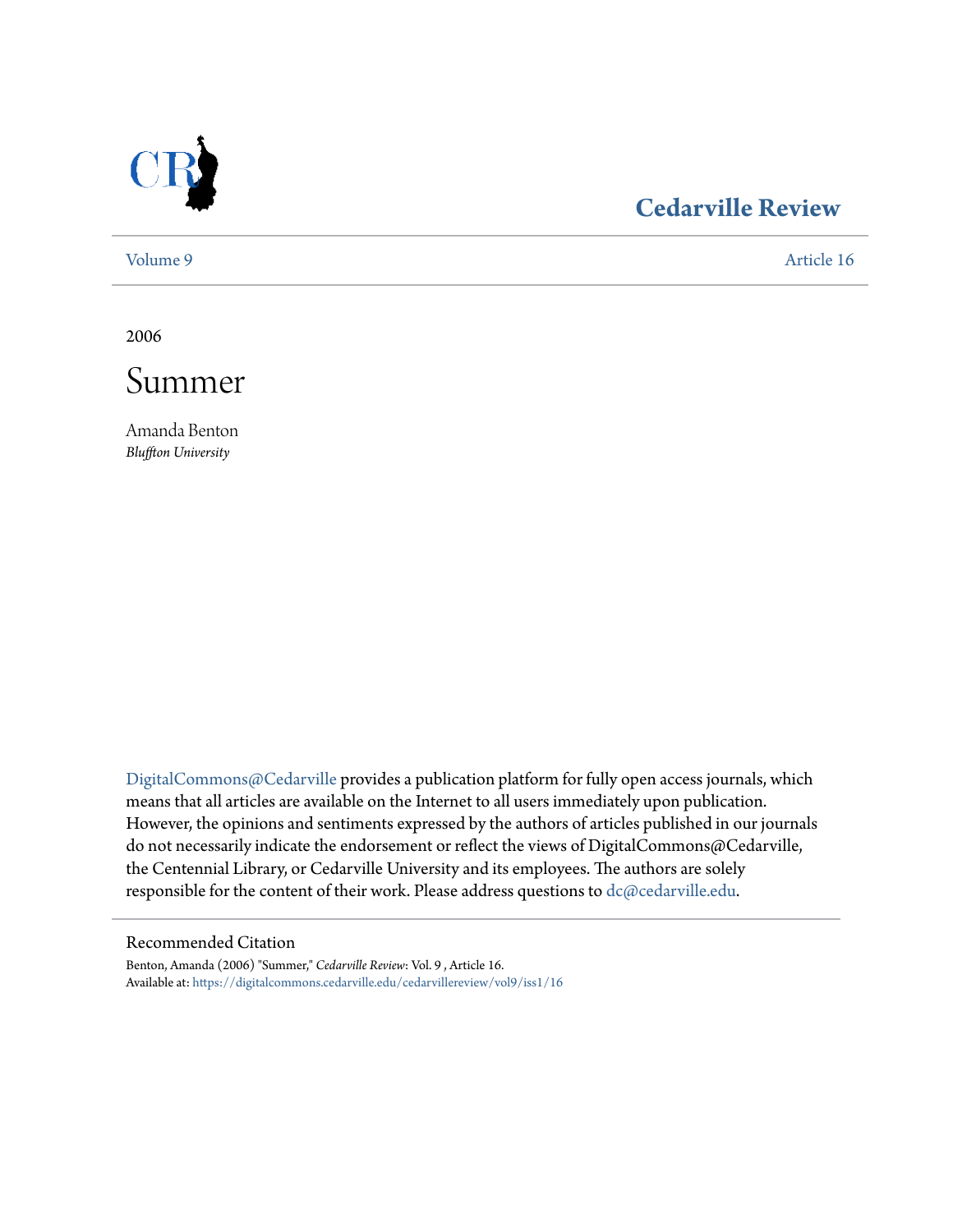## Summer

Browse the contents of [this issue](https://digitalcommons.cedarville.edu/cedarvillereview/vol9/iss1) of *Cedarville Review*.

### **Creative Commons License**  $\bigcirc$  000

This work is licensed under a [Creative Commons Attribution-Noncommercial-No Derivative Works 4.0](http://creativecommons.org/licenses/by-nc-nd/4.0/) [License.](http://creativecommons.org/licenses/by-nc-nd/4.0/)

Follow this and additional works at: [https://digitalcommons.cedarville.edu/cedarvillereview](https://digitalcommons.cedarville.edu/cedarvillereview?utm_source=digitalcommons.cedarville.edu%2Fcedarvillereview%2Fvol9%2Fiss1%2F16&utm_medium=PDF&utm_campaign=PDFCoverPages)



This poetry is available in Cedarville Review: [https://digitalcommons.cedarville.edu/cedarvillereview/vol9/iss1/16](https://digitalcommons.cedarville.edu/cedarvillereview/vol9/iss1/16?utm_source=digitalcommons.cedarville.edu%2Fcedarvillereview%2Fvol9%2Fiss1%2F16&utm_medium=PDF&utm_campaign=PDFCoverPages)